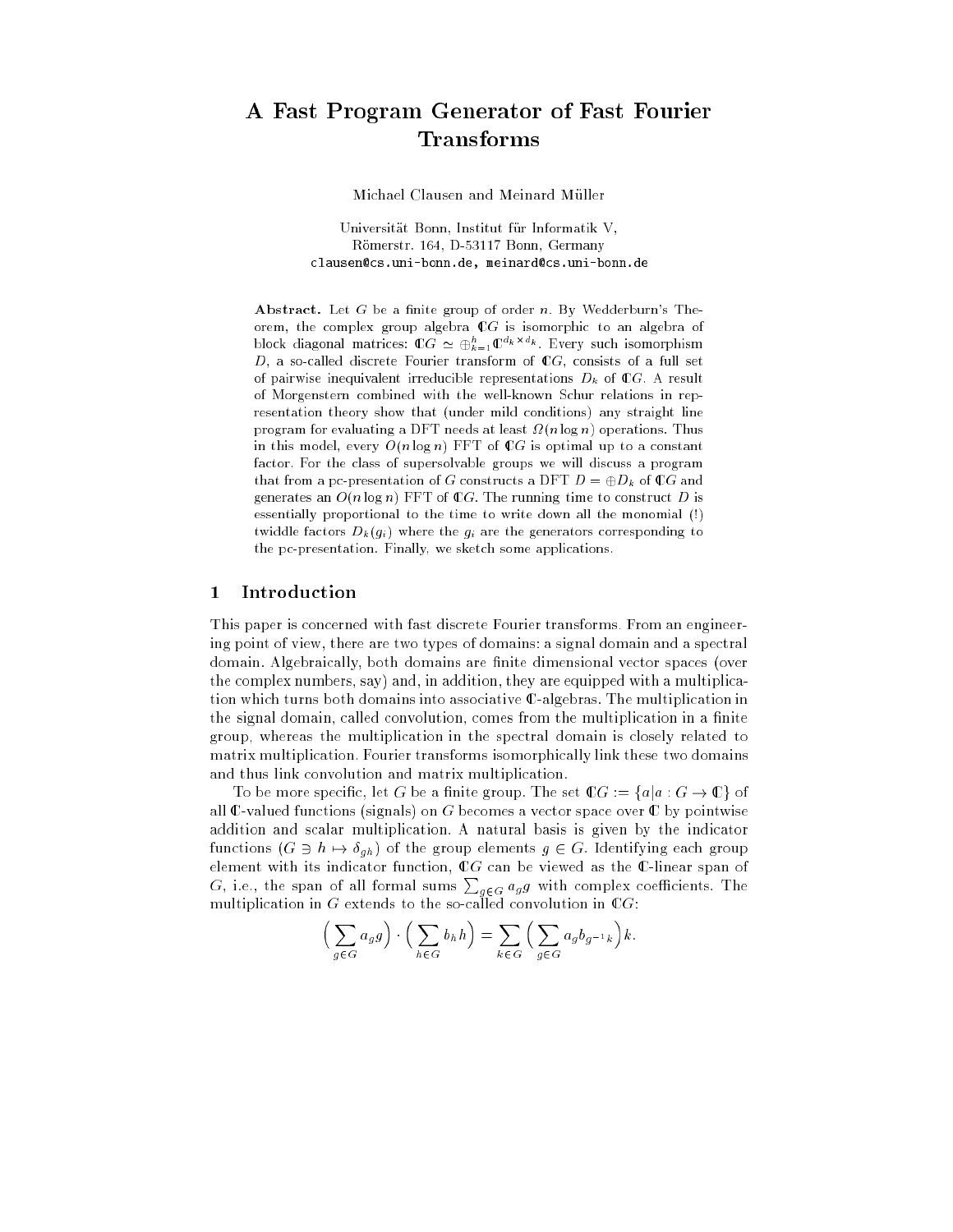In this way,  $\mathbb{C}G$  becomes a  $\mathbb{C}$ -algebra, the so-called group algebra of G over U. For example, if  $G = C_n = \langle X \mid X^n = 1 \rangle$  is the cyclic group of order n, then  $\mathbb{C}G$  can be identified with the polynomial ring  $\mathbb{C}[X]$  modulo the ideal generated by  $X^n - 1$ . In this case, convolution in  $\mathbb{C}G$  means ordinary polynomial multiplication modulo the relation  $\Lambda^+\equiv 1.$  If  $\omega$  is a primitive nth root of unity, then the factorization  $X^n - 1 = \prod_{i=0}^{n-1} (X - \omega^j)$  combined with the chinese remainder theorem shows that  $\mathbb{U} C_n$  is isomorphic to the algebra  $\oplus_{j=0}^\infty \mathbb{U}^{+\infty}$  of n-square diagonal matrices. With respect to natural bases in both spaces this isomorphism is described by the classical DFT matrix  $\mathbf{D} = (\omega^{jk})_{0 \leq j,k \leq n}$ .

Wedderburn's structure theorem for split semisimple algebras yields the right generalization of the above situation: according to this theorem, the complex group algebra  $\mathbb{C}G$  is isomorphic to an algebra of block diagonal matrices,

$$
D = \bigoplus_{k=1}^{h} D_k : \mathbb{C}G \longrightarrow \bigoplus_{k=1}^{h} \mathbb{C}^{d_k \times d_k}
$$

Here, the number  $h$  of blocks equals the number of conjugacy classes of  $G$  and the projections  $D_1, \ldots, D_h$  form a complete set of pairwise inequivalent irreducible representations of  $\mathbb{C}G$ . Recall that a representation of  $\mathbb{C}G$  of degree f is an algebra morphism  $F: \mathbb{U}G \to \mathbb{U}'$  of the integration if F is surjective. Two representations  $F_1, F_2$  of degree f are equivalent,  $F_1 \sim F_2$ , if an invertible matrix A exists such that for all  $a \in \Psi$ G :  $F_1(a) = A F_2(a) A^{-1}$ . Every isomorphism D is called a discrete Fourier transform (DFT). If <sup>G</sup> is non-abelian, there are in finitely many DFTs of  $\mathbb{C}G$ . However, according to the Skolem-Noether theorem, if  $D$  and  $D$  are DFTs of CG, then there are invertible matrices  $\mathcal{L}_{\mathbf{A}}$  such that  $\Delta(a) \equiv \oplus_k X_i D_k(a) X_k$  for all  $a \in \mathbb{C}G$ . In the sequel, DFT(G) denotes the set of all DFT matrices of G.

From an algebraic point of view, performing a DFT,  $\mathbb{C}G \ni a \mapsto D(a)$ , amounts to evaluating a full set of pairwise inequivalent irreducible representations. In matrix terminology this amounts to multiplying the corresponding DFT  $\frac{1}{2}$  by an input vector  $\alpha$  := (ag) gag. The linear compleme,  $\frac{1}{2}$  of the DFT matrix is the minimum number of additions, subtractions, and scalar multiplications<sup>+</sup> to compute the matrix-vector product **D** a for arbitrary  $\mathbf{a} \in \mathbb{C}^{+\infty}$ . If the program constants are restricted to be of absolute value  $\leq$  2, then the corresponding minimum number  $L_2(D)$  is called the 2-linear complexity of D. The linear complexity  $L(G)$  of the finite group G is defined by

$$
L(G) := \min\{L(\mathbf{D}) \mid \mathbf{D} \in \text{DFT}(G)\}.
$$

Similarly, one defines  $L_2(G)$ . Trivially,  $|G|-1 \leq L(G) \leq 2|G|\cdot (|G|-1)$ , and  $L(G) \le L_2(G)$ . A theorem by Morgenstern [7] combined with the classical Schur relations yield  $|2|: L_2(G) \geq \frac{1}{4}|G|\log |G|$ . Thus performing a DFT with only O(jGj log jGj) additions, subtractions, and scalar multiplications by small program constants is almost optimal in the  $L_2$ -model. This justifies the name Fast Fourier Transform. (For more details on lower complexity bounds, see Chapter

<sup>1</sup> In the classical FFT algorithms these program constants are the so-called twiddle factors.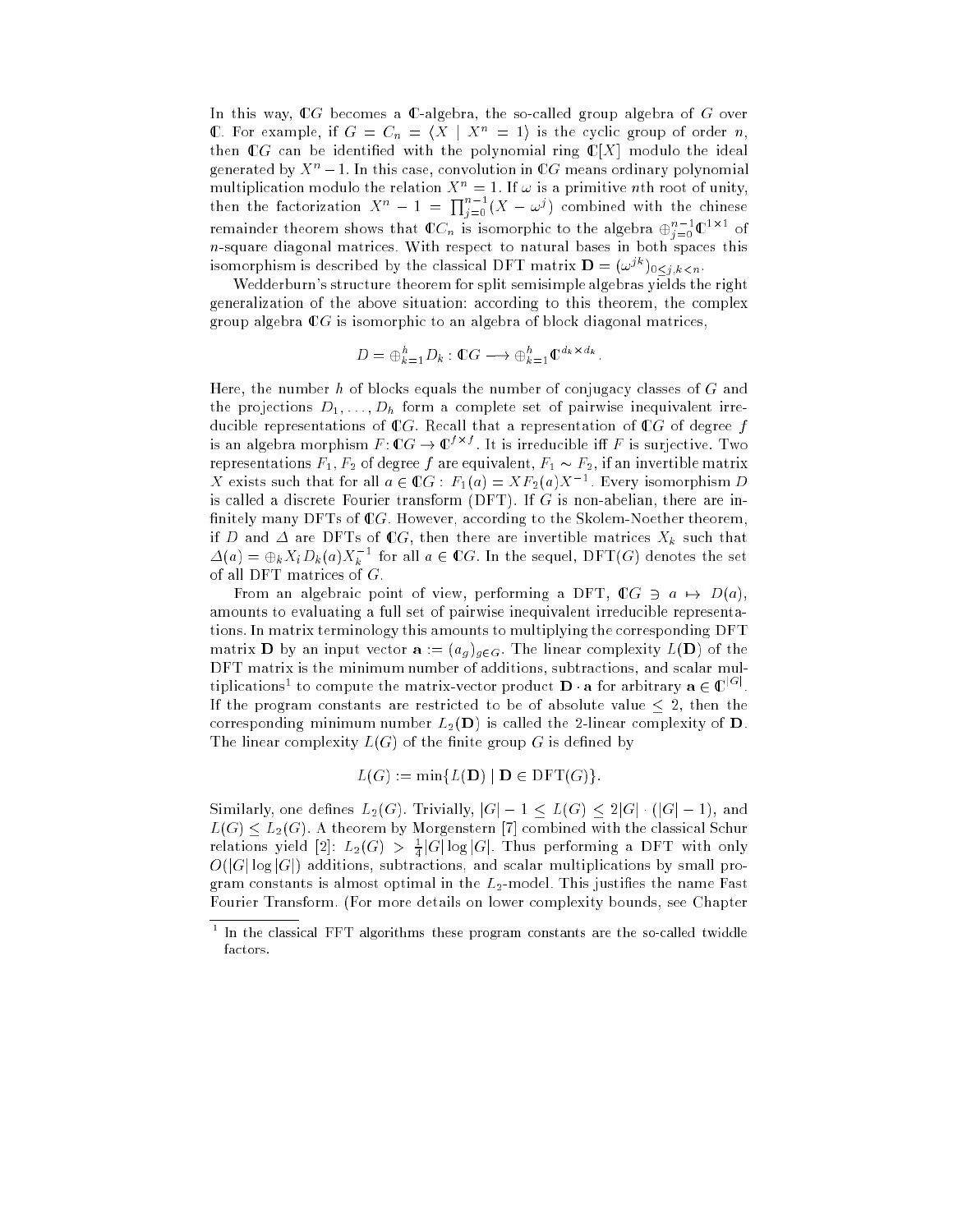13 of [4].) As an example, the Cooley-Tukey FFT of  $\mathbb{C}G$ , G a cyclic 2-group, uses only roots of unity as program constants and is thus essentially 2-optimal in the  $L_2$ -model.

Prior to performing a DFT one has to solve a fundamental problem in representation theory: up to equivalence, all irreducible representations of  $\mathbb{C}G$  have to be generated. In general not an easy task! Even worse: as we are interested in a fast construction of D  $\psi = \mu$  we show that the representatives  $\mu$  in the representatives  $\mu$ equivalence classes very carefully. In other words, we have to choose the right  $x \cdot y \sim 0$ 

At least for the class of supersolvable groups, it turns out that choosing the right bases is quite easy. Moreover both problems (generating a DFT, performing a DFT) can be solved in an essentially optimal way. Furthermore, the results lead to fast algorithms not only in theory but also in a practical sense. The aim of this paper is to present these results and some of its consequences without giving too much technical details. For more information we refer to  $[1, 2, 4, 5, 8,$ 12].

The rest of this paper is organized as follows. After some preparations, we describe in Section 2 geometrically a monomial DFT for supersolvable groups and indicate how this yields FFTs for supersolvable groups. Section 3 presents the main ideas of the algorithm that constructs monomial DFTs. Furthermore, some implementation details and running times are shown. Section 4 sketches some applications.

# <sup>2</sup> Monomial DFTs for Supersolvable Groups

A finite group  $G$  is called supersolvable iff there exists a chain

$$
\mathcal{T} = (G = G_n \supset G_{n-1} \supset \ldots \supset G_1 \supset G_0 = \{1\})
$$

such that each  $G_i$  is a normal subgroup in G and all indices  $|G_i|$  :  $G_i-1$   $\mapsto$   $p_i$  are prime. Thus  $\mathcal T$  is a chief series of G with chief factors  $G_i/G_{i-1}$  of prime order. For example, all nilpotent groups (especially all groups of prime power order) are supersolvable.

In this section we are going to describe the irreducible representations of supersolvable groups in a geometric way. This approach will be the theoretical basis of the algorithmic approach shown in the next section. We need some preparations.

### 2.1 Basic Definitions and Tools

The character  $\chi$  of a representation D of CG is defined by  $\chi(g) := \text{Trace}(D(g)),$ for  $g \in G$ . Characters are constant on conjugacy classes and two representations are equivalent iff their characters are equal. Characters corresponding to irreducible representations are called irreducible characters. A character is called linear iff it corresponds to a representation of degree 1. By  $\text{Irr}(G)$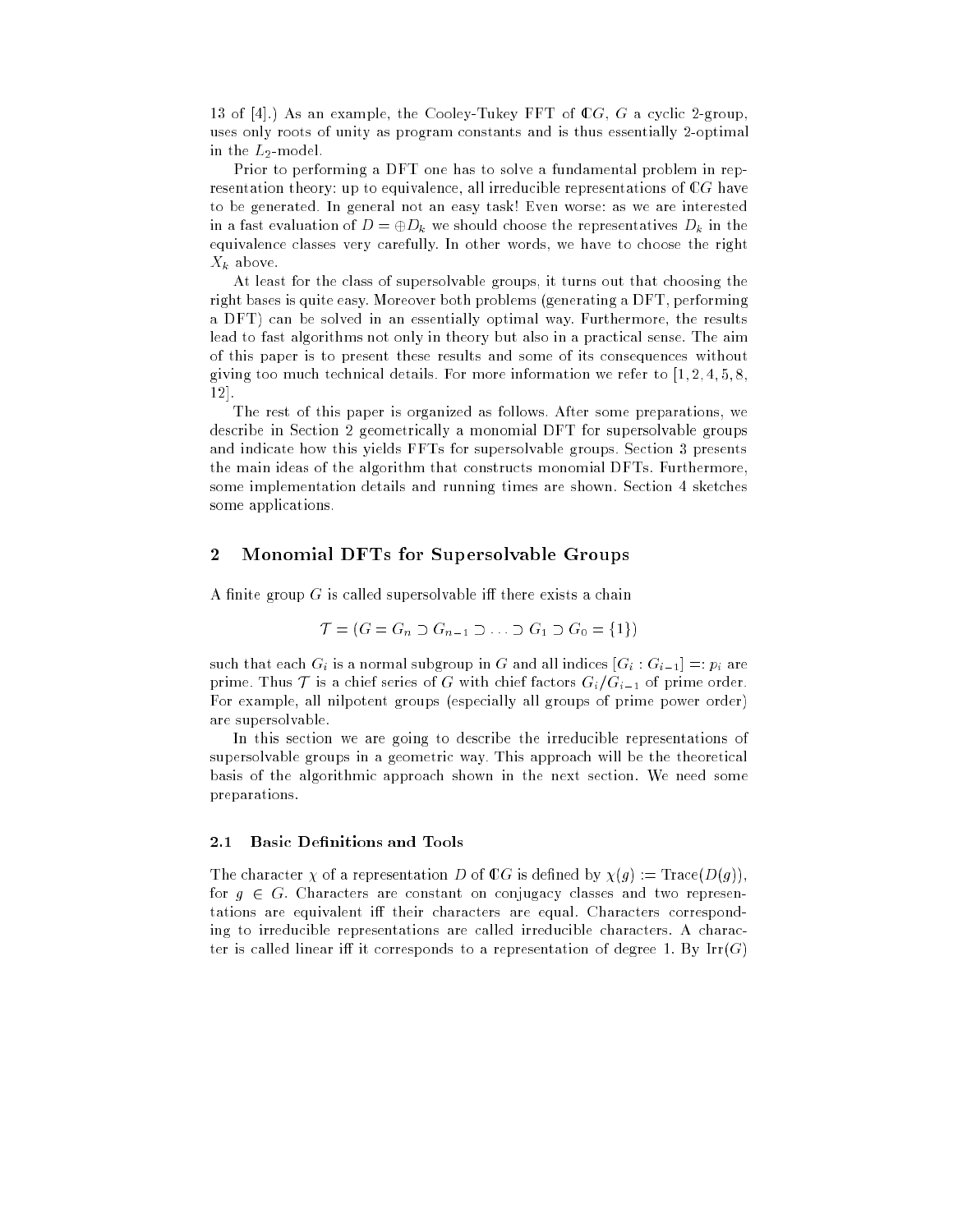we denote the set of all irreducible characters of G. The space  $CF(G, \mathbb{C})$  of all complex-valued class functions on <sup>G</sup> becomes an inner product space by  $\langle \chi | \psi \rangle := |G|^{-1} \sum_{g \in G} \chi(g) \psi(g)$ . For a proof of the following facts we refer to [9]:

**Theorem 1.** For a finite group  $G$  with h conjugacy classes the following is true:

- (1)  $Irr(G) = {\chi_1, \ldots, \chi_h}$  is an orthonormal basis of  $CF(G, \mathbb{C})$ .
- (2) Let  $F$  and Dk be representations of CG with characters  $\Lambda$  with  $\Lambda$ tively. If  $D_k$  is irreducible, then the multiplicity  $\mu=\mu+\nu$  with which  $D_k$  is sense  $\cdots$  =  $\cdots$  equals  $\cdots$  . As  $\cdots$
- (3) If  $e_k := e_{\chi_k} := \frac{\chi_{k+1}}{|G|}$  $\sum_{g \in G} \chi_k(g^{-1}) g,$  then  $e_1, \ldots, e_h$  are a basis of the center of CG. Moreover, <sup>1</sup> <sup>=</sup> e1 <sup>+</sup> : : : <sup>+</sup> eh and ekej <sup>=</sup> kjek . (The ek are cal led central primitive idempotents in CG.)
- (4) If M is a left  $\mathbb{C}G$ -module affording the representation F with character  $\chi$ , then  $M = \bigoplus_{k=1}^n e_k M$  (isotypic decomposition). If  $M_k$  is a simple module affording the character  $\chi_k$ , then  $e_k M$ , the isotypic component of type  $\chi_k$ , is isomorphic to the direct sum of  $\langle \chi_k | \chi \rangle$  copies of  $M_k$ . Every simple submodule of <sup>M</sup> aording the character k is contained in ekM.

Let H be a subgroup of G. Then  $\mathbb{C}H$  can be viewed as a subalgebra of  $\mathbb{C}G$ . If D is a representation of  $\mathbb{C}G$ , then its restriction to  $\mathbb{C}H$  is a representation of  $\mathbb{C}H$  denoted by  $D \downarrow H =: F$ . In turn, D is called an extension of F. Similarly, # <sup>H</sup> denotes the restriction of the character .

One important tool in constructing representations is the process of induction, where a representation of a group  $G$  is constructed from a representation of a subgroup  $H$ . In terms of modules, the construction is straightforward: let  $L$  be a left ideal in  $\uplus H$  . Then  $\uplus GL$  is a left ideal in  $\uplus G$  and with  $G=\sqcup_{i=1}^{\cdot}g_{i}H$  one obtains the decomposition  $\psi \circ L = \oplus_{i=1}^r g_i L$  as a  $\psi$ -space. In particular,  $\psi \circ L$ has dimension  $[G : H] \cdot \dim L$ . The left  $\mathbb{C}G$ -module  $\mathbb{C}GL$  is said to be induced by L. A look at the corresponding matrix representations leads to the following definition. Let H be a subgroup of the group  $G, T := (g_1, \ldots, g_r)$  a transversal of the left cosets of H in G and let F be a representation of  $\mathbb{C}H$  of degree f. The induced representation  $\mathcal{F}$  of  $\mathcal{F}$  is degree for  $\mathcal{F}$  and  $\mathcal{F}$  and  $\mathcal{F}$  and  $\mathcal{F}$ 

$$
F\uparrow_T G(x) := (F(g_i^{-1}xg_j))_{1\leq i,j\leq r} \in (\mathbb{C}^{f \times f})^{r \times r},
$$

where  $F(y) = F(y)$  if  $y \in H$ , and  $F(y)$  is the f-square all zero matrix, if y <sup>2</sup> <sup>G</sup> <sup>n</sup> H. It is easily checked that this denes a representation of CG. Taking different transversals gives possibly different, but equivalent representations. Thus in non-critical situations we sometimes write F  $_{\parallel}$  G instead of F  $_{\parallel}}$  G instead that  $F$  of  $\{x\}$  and  $x$   $\in$   $G$  , is a block matrix, with exactly one non-zero block matrix. in each block row and in each block column. In particular, if  $F$  is of degree 1, then, for all  $\alpha$   $\alpha$  is all the matrix  $\alpha$  . The matrix is model that a matrix is model to called monomial iff it has exactly one non-zero entry in each row and in each column. A representation D of  $\mathbb{C}G$  is said to be monomial iff  $D(g)$  is monomial, for all  $g \in G$ .) A group G is called an M-group if every irreducible representation is equivalent to a monomial one. Below we will give an alternative proof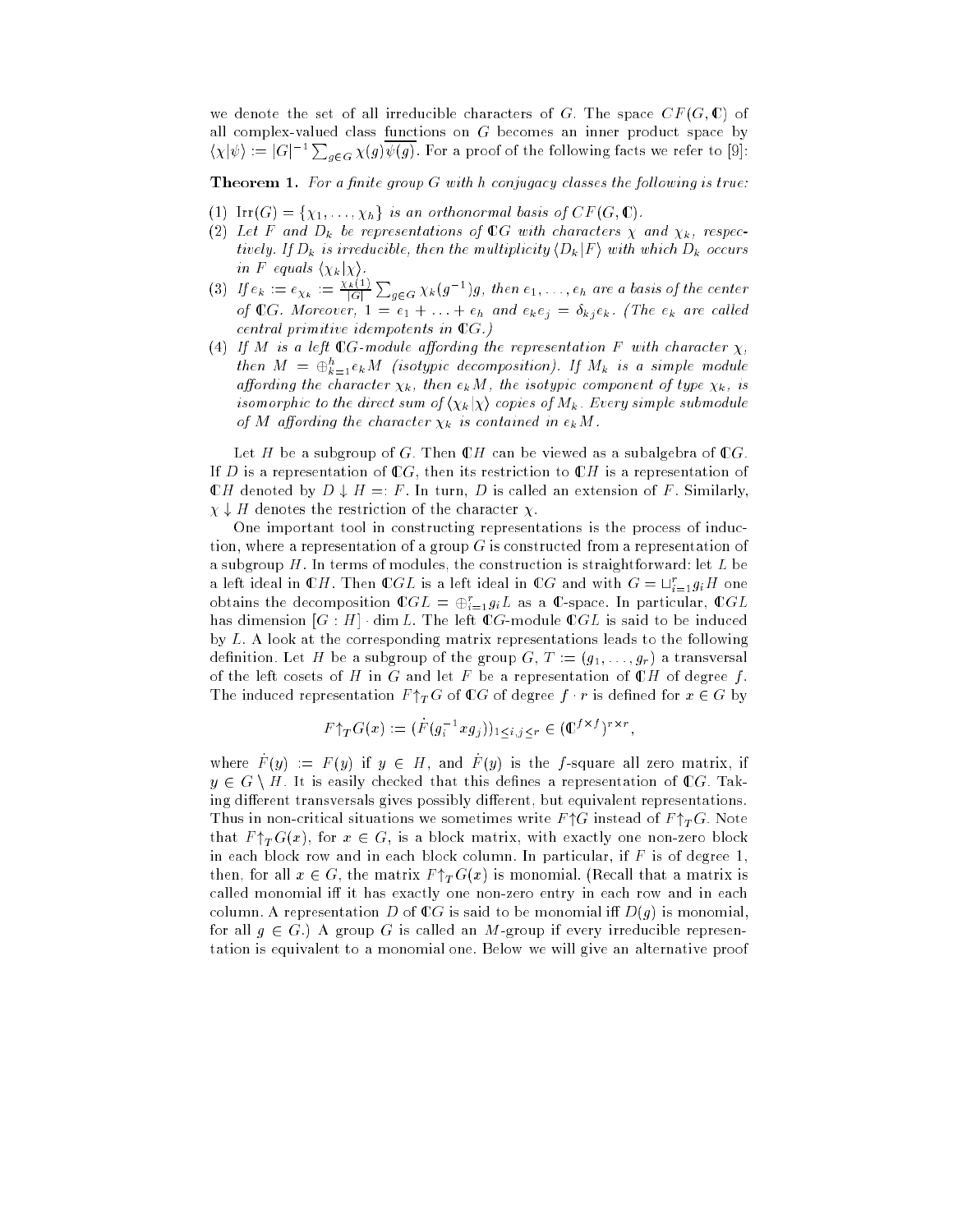to the well-known fact that supersolvable groups are M-groups. There is a close connection between restriction and induction. A more precise statement reads as follows.

Theorem 2 (Frobenius Reciprocity Theorem). Let H be a subgroup of G. Furthermore, let F and D be irreducible representations of  $\mathbb{C}H$  and  $\mathbb{C}G$ , respectively. Then the multiplicity  $\langle F|D\downarrow H\rangle$  of F in  $D\downarrow H$  equals the multiplicity  $\mathcal{L} = \mathcal{L} = \mathcal{L} = \{ \mathcal{L} \mid \mathcal{L} \in \mathcal{L} \}$  . The set of  $\mathcal{L} = \{ \mathcal{L} \mid \mathcal{L} \in \mathcal{L} \}$ 

If N is a normal subgroup of G and F a representation of CN, then for  $g \in G$ we define a new representation  $F^g$  of  $\Psi N$  by  $F^g(n) := F(q^{-1}nq)$  for all  $n \in N$ . F and F g are called conjugate representations. As  $\{f(n)|n \in N\} = \{F^g(n)|n \in N\}$ ,  $F$  is irreducible in  $F^g$  is irreducible, and  $G$  acts on Irr(N) by conjugation via  $q\chi := (N \ni n \mapsto \chi(q^{-1} n q))$ . The last tool needed for our geometric approach is the following special case of Clifford theory.

**Theorem 3 (Clifford's Theorem).** Let N be a normal subgroup in G of prime index p, and let F be an irreducible representation of  $\mathbb{C}N$ . For a fixed  $g \in G\backslash N$ , tet 1 denote the transversal  $[1, q, q^{\tau}, \ldots, q^{\mu - \tau}]$  of the cosets of N in  $\mathbf{G}$ . Then exactly one of the following two cases applies.

- (1) All  $F<sup>g</sup>$  are equivalent. Then there are exactly p irreducible representations  $D_0, \ldots, D_{p-1}$  of  $\mathbb{C}G$  extending F. The  $D_k$  are pairwise inequivalent and satisfy F  $\mathbb{T}G \sim D_0 \oplus \ldots \oplus D_{p-1}$  . Moreover, if  $\chi^*, \chi^*, \ldots, \chi^r$  are the linear characters of the cyclic group G+ n in a suitable order, we have  $D_k \equiv \chi^{\scriptscriptstyle +}\otimes D_0$ for all  $\kappa$ , i.e.,  $D_k(x) = \chi^*(x)D_0(x)$ , for all  $x \in G$ .
- (2) The representations  $F<sup>g</sup>$  are pairwise inequivalent. In this case, the induced representation  $F \uparrow G$  is irreducible.

To decide which case in Clifford's Theorem applies, we work with intertwining spaces. Recall that for two representations  $D$  and  $\Delta$  of  $\mathbb{C}G$ , both of degree d, the intertwining space is defined by

$$
Int(D, \Delta) := \{ X \in \mathbb{C}^{d \times d} | X D(g) = \Delta(g) X, \text{ for all } g \in G \}.
$$

#### 2.2 A Geometric Approach

 $\mathbb{R}^n$  :  $\mathbb{R}^n$  ,  $\mathbb{R}^n$  ,  $\mathbb{R}^n$  is the supersolvable group  $\mathbb{R}^n$  . The supersolvable group  $\mathbb{R}^n$  $G = \{a_i\}_{i=1}^n$  is exponent entropy to  $\{a_i\}_{i=1}^n$  and  $\{a_i\}_{i=1}^n$  is a character of character of G.1 We are going to associate to  $\chi$  a simple left  $\mathbb{C}G$ -module M affording  $\chi$  and a basis in M such that the resulting representation  $D$  is monomial, i.e.,  $D$  is monomial and each non-zero entry of  $D(g)$ ,  $g \in G$ , is an e-th root of unity. To this end, we consider all sequences  $w = (\chi_0, \ldots, \chi_n = \chi)$ , with irreducible characters is  $\sum_{i=1}^n \sum_{j=1}^n \sum_{j=1}^n \sum_{j=1}^n \sum_{j=1}^n \sum_{j=1}^n \sum_{j=1}^n \sum_{j=1}^n \sum_{j=1}^n \sum_{j=1}^n \sum_{j=1}^n \sum_{j=1}^n \sum_{j=1}^n \sum_{j=1}^n \sum_{j=1}^n \sum_{j=1}^n \sum_{j=1}^n \sum_{j=1}^n \sum_{j=1}^n \sum_{j=1}^n \sum_{j=1}^n \sum_{j=1}^n \sum_{j=1}^n \sum_{j=1}^n \$ 

$$
e(w) := e_{\chi_0} \cdot \ldots \cdot e_{\chi_n}
$$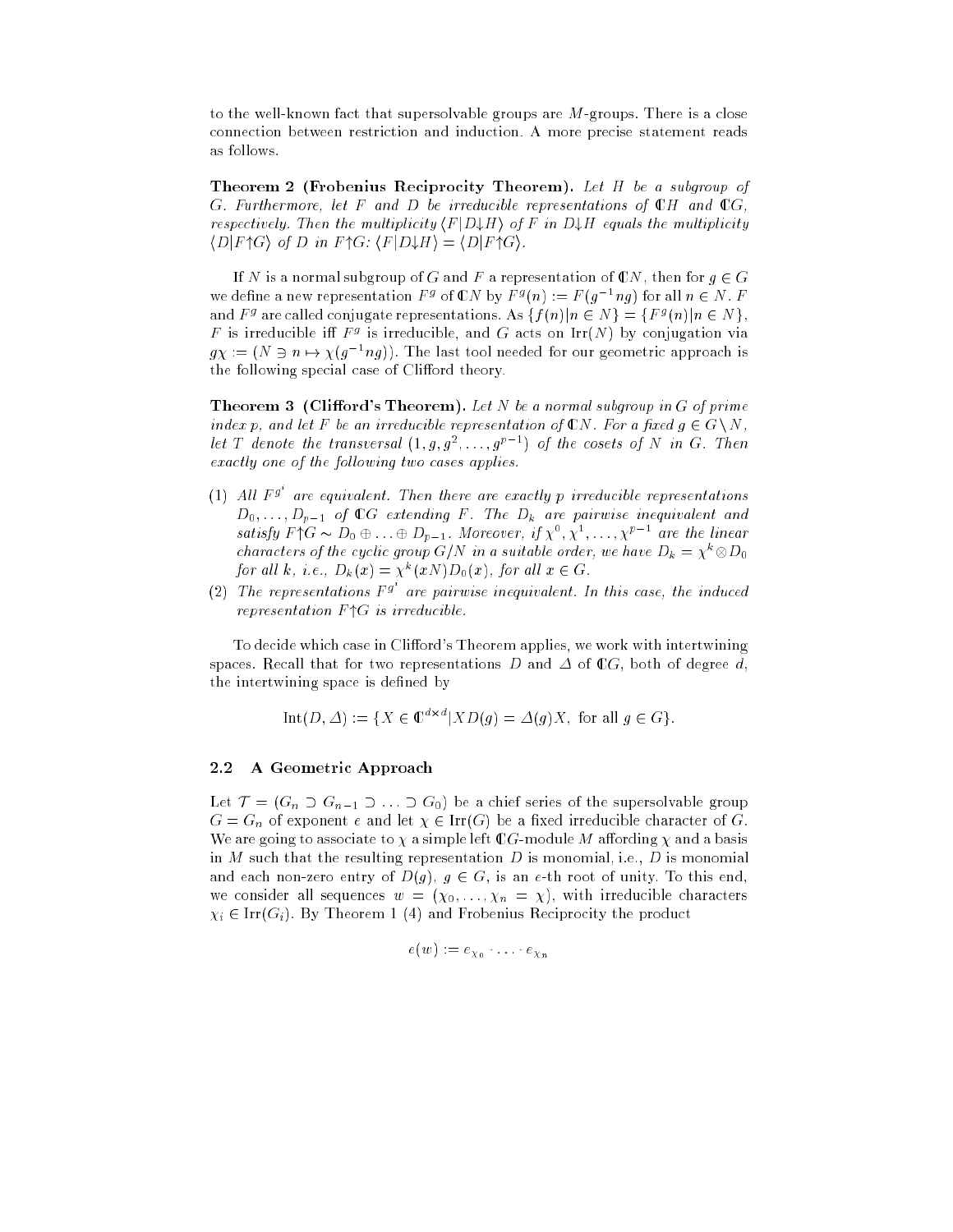of the corresponding central primitive idempotents is non-zero iff all multiplicities in  $\{A, b\}$ i $A, b\pm1$  is a set of all those set of  $A, b\pm1$  is all those sequences with set of all those will those sequences with be denoted by  $W(\chi)$ :

$$
W(\chi) := \{ (\chi_0, \ldots, \chi_n = \chi) \mid \chi_i \in \text{Irr}(G_i), \ \langle \chi_i | \chi_{i+1} \rangle > 0 \}.
$$

**Theorem 4** ([6]). Let G be a supersolvable group of exponent e,  $\chi$  an irreducible character of G, and  $\mathcal T$  a chief series of G. Then the following holds.

- (1) Let  $w \in W(\chi)$ . Then  $e(w)$  is a primitive idempotent in  $\mathbb{C}G$  and  $\mathbb{C}Ge(w)$  is a simple  $\mathbb{C}G$ -module affording the character  $\chi$ . The dimension of  $\mathbb{C}Ge(w)$ equals  $\chi(1) = |W(\chi)|$ .
- (2) Let  $v \in W(\chi)$  and set  $M := \mathbb{C} Ge(v)$ . Then  $M = \bigoplus_{w \in W(\chi)} e(w)M$  is a decomposition of M into 1-dimensional linear subspaces  $e(w)M$ .
- (3) G acts transitively on  $W(\chi)$  by  $g(\chi_0, \ldots, \chi_n) := (g\chi_0, \ldots, g\chi_n)$ .
- (4) For all  $g \in G$  and all  $w \in W(\chi)$  we have  $ge(w)g^{-1} = e(gw)$ .
- (5) Let U be the stabilizer of  $v \in W(\chi)$  and L a transversal of the left cosets of U in G. Then f`e(v)j` <sup>2</sup> Lg is a C-basis of CGe(v) and the corresponding representation  $D$  of  $\mathbb{C}G$  is e-monomial. More precisely, if the 1-dimensional  $\mathbb{C} U$ -module  $e(v) \mathbb{C} G e(v)$  affords the linear character  $\lambda$ , then  $e(v)$  equals the central primitive idempotent corresponding to  $\lambda$ :  $e(v) = e_{\lambda}$ , and  $D = \lambda \uparrow_L G$ .

*Proof.* (1).  $e_\chi = (\prod_{i \leq n} 1)e_\chi = \prod_{i \leq n} (\sum_{\chi_i \in \text{Irr}(G_i)} e_{\chi_i}) e_\chi = \sum_{w \in W(\chi)} e(w)$ . Thus e is the sum of (1) pairwise orthogonal idempotents e(w); thus all e(w) are primitive.

(2). Let  $M = \mathbb{C} Ge(v)$  and  $w \in W(\chi)$ . Then  $e(w)$  applied to M causes successive isotypic decompositions of M along  $\mathcal{T}: e_{\chi_0} \cdot (e_{\chi_1} \cdot ( \ldots (e_{\chi_{n-1}}M) \ldots)).$ As  $\langle \chi_i | \chi_{i+1} \rangle = 1$  (by Clifford's Theorem),  $e(w)M$  is a simple  $\mathbb{C}G_0$ -module, hence one-dimensional.

 $(3)$ . By Clifford's Theorem,  $G$  acts transitively on the irreducible constituents of  $\chi \downarrow G_{n-1}$ . Observing that  $G_{n-1}$  acts trivially on Irr( $G_{n-1}$ ), an induction on n yields our claim.

(4). This follows from  $ge_{\chi_i} g^{-1} = e_{g\chi_i}$ , for all  $\chi_i \in \text{Irr}(G_i)$ .

(5). By (3) and (4), G acts transitively on the set of lines  $\{e(w)M|w \in W(\chi)\}$ according to  $ge(w)M = e(gw)gM = e(gw)M$ . Choosing any nonzero vector  $w \in \mathbb{R}$  , which is a basis of M, and, by  $w \in W$  (x), we can also find the corresponding matrix representation is monomial. The xw in such a way that the such a way that the xw in such a way non-zero entries in the representation matrices to the group elements are all eth roots of unity. To this end, let  $U \leq G$  denote the stabilizer of  $v \in W(\chi)$  and L a left coset transversal of U in G. As for  $g \in G$ ,  $0 \neq ge(v) = e(gv)ge(v) \in e(gv)M$ and G acts transitively on  $W(\chi)$ , the set  $\{ge(v) | g \in L\}$  is a C-basis of M. As U stabilizes the line e(v)  $\mu$  . Ce(v), there exists a linear character of U such U such that  $ue(v) = \lambda(u)e(v)$ , for all  $u \in U$ . Now let  $e_{\lambda} = |U|^{-1} \sum_{u \in U} \lambda(u^{-1})u \in \mathbb{C}U$ denote the central primitive idempotent corresponding to  $\lambda$ . Then  $e_{\lambda}e(v)$  =  $\mathcal{C}(\mathcal{C}) = \mathcal{C}(\mathcal{C}) \cap \mathcal{A}$  , and hence  $\mathcal{C}(\mathcal{C}) \cap \mathcal{C}(\mathcal{C})$ , thus equals to the  $\mathcal{C}(\mathcal{C})$ . But then,  $e(v) = e_{\lambda}e(v) = ae(v)e(v) = ae(v) = e_{\lambda}$ .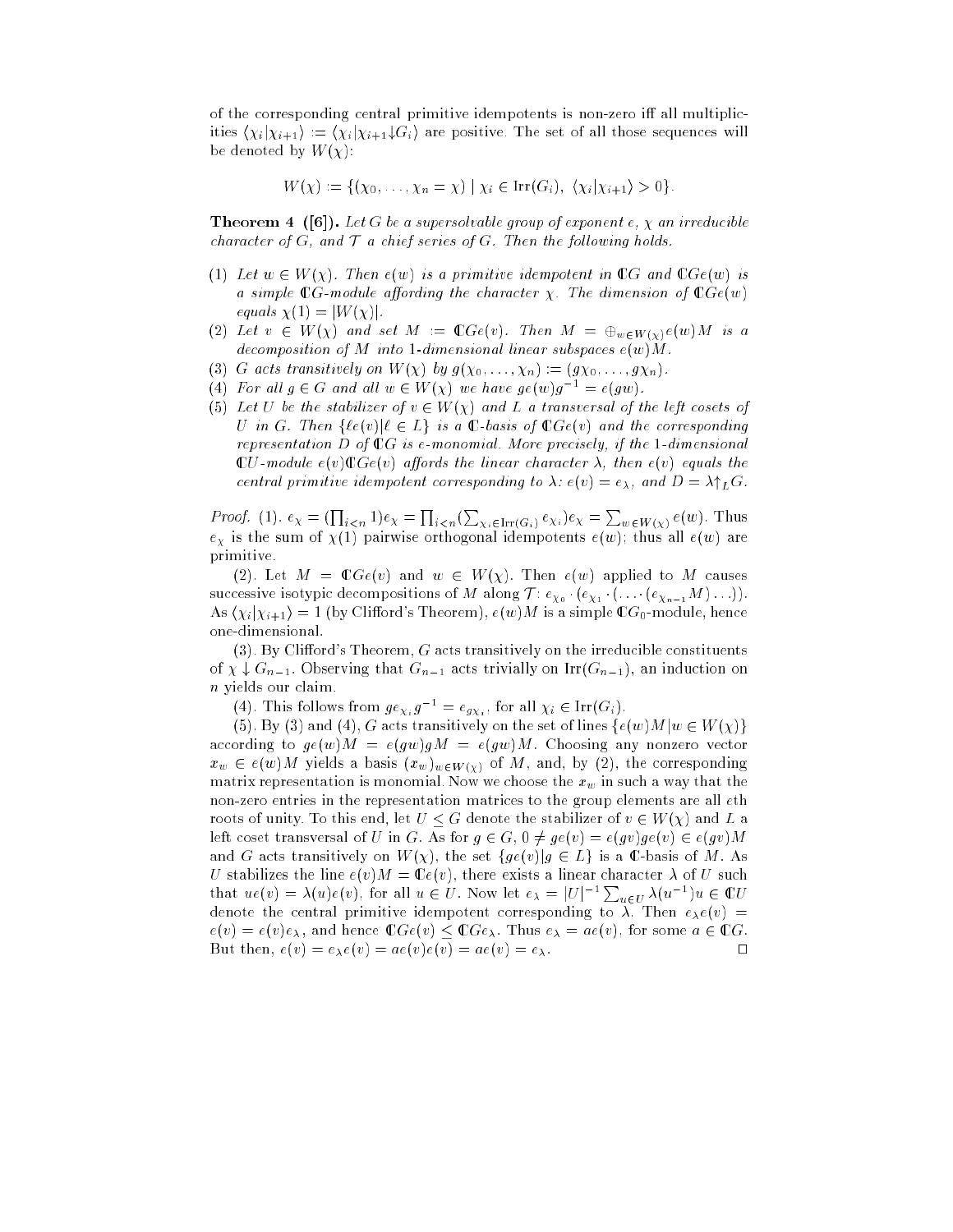The above result suggests to introduce the  $\mathcal T$ -character graph of G. This graph has <sup>n</sup> + 1 levels. The nodes of level <sup>i</sup> are the irreducible characters of Gi . Edges do exist at most between nodes of adjacent levels. More precisely, there is an edge between it  $\Lambda_k$   $\in$  and  $\infty$  if  $\Lambda_k$  if  $\Lambda_k$  if  $\Lambda_k$  if  $\Lambda_k$  if  $\Lambda_k$  if  $\Lambda_k$  if  $\Lambda_k$  if  $\Lambda_k$  $t_{\rm AIIA}$ i $\pm$ 11 =  $t$  for supersoriusity groups). In addition, it is very convenient to know the action of  $G$  on each level. For this it suffices to take one element  $g_j \in \mathcal{G}_j$  ,  $\mathcal{G}_j = 1$  for each  $j$  and specify the action of  $g_{ll}, \ldots$  ;  $g_{l+1}$  on Irr( $\mathcal{G}_l$ ). (1.010 that all  $g_k$ ,  $k \leq i$ , act trivially on Irr( $G_i$ ).) Figure 1 in Subsection 3.3 shows the character graph of a group of order 128.

### 2.3 FFTs for Supersolvable Groups

According to the last subsection we already know that a supersolvable group <sup>G</sup> of exponent e has an e-monomial DFT  $D = \oplus_{k=1}^\infty D_k$ . The construction of the Dk was along <sup>T</sup> . Now we look at such a DFT <sup>D</sup> from a more algorithmic point of view.

 $\blacksquare$  decreases and  $\blacksquare$  . Let  $\blacksquare$  be a chain of the chain of the chain of the chain of the chain of the chain finite group G. A representation D of  $\mathbb{C}G$  is called  $\mathcal T$ -adapted iff for all  $0 \leq i \leq n$ the following conditions hold.

- (1) The restriction D#Gi is equal to the direct sum of irreducible representations  $\alpha_i$  case, i.e.,  $\alpha_i$  and  $\alpha_i$  are presented in the representation  $\alpha_i$  .
- (2) Equivalent irreducible constituents of D#Gi are equal, i.e.,  $\eta = \iota \mathfrak{g}$  for  $\iota \mathfrak{g}$  are equal.  $F_{ij} = F_{ij} + F_{ij}$  and  $F_{ij}$  is necessarily quantity.

If  $\alpha$  is the form for all its then for all independent  $\alpha$  is the  $\alpha$  is the  $\alpha$  is the Ti-adapted theories the  $\alpha$ chain (Gi  $\leq$  ). It is good to show that the above construction of the above construction monomonomers are above constructed monopoly mial DFTs for supersolvable groups are in fact  $\mathcal{T}$ -adapted, see, e.g. [BCS,p.337]. Now we can state the main result of this subsection.

**Theorem 5 (Baum [1]).** If G is a supersolvable group with chief series  $\mathcal{T}_i$ then any  $\mathcal T$ -adapted DFT of  $\mathbb {C}G$  is monomial and can be evaluated with at most jGj log jGj operations, where 1:5 8:5 depends on the prime divisors of  $|G|$ .

Proof. (Sketch) Let  $|G_n:G_{n-1}| = p$  and  $D^+ = \oplus D_k$  a T-adapted monomial DFT of  $\mathbb{C}G_n$ . Let  $F_1, \ldots, F_r$  be the distinct irreducible constituents of  $D \downarrow G_{n-1}$ . Then  $D^{n-1} = \bigoplus_{\ell=1}^n F_\ell$  is a monomial,  $f_{n-1}$ -adapted DFT of  $\mathbb{C}G_{n-1}$ . As copying is free in our model,  $L(D^{\dagger})\mathcal{G}_{n-1} = L(D^{\dagger})$ .

Instead of evaluating  $D^{\alpha}$  at  $a \in \Psi G_n$  directly, we rewrite a according to the coset decomposition  $G_n = \sqcup_{j < p} g^{j} G_{n-1}$ . Then for suitable  $a_j \in \mathbb{C}G_{n-1}$  we have  $a = \sum_{j < p} g^j a_j$ . Hence  $D^n(a) = \sum_{j < p} D^n(g^j)(D^n \downarrow G_{n-1})(a_j)$ . This formula suggests a divide-and-conquer strategy. In the divide-step, we evaluate the p "smaller" DFTs  $D^{n-1}(a_i)$ . By a tricky application of Clifford's Theorem combined with local FFTs of size p to handle simultaneously the cases of p extensions, the conquer-step is managed in such a way that altogether an  $O(|G|\log |G|)$  up $p$ er bound is obtained.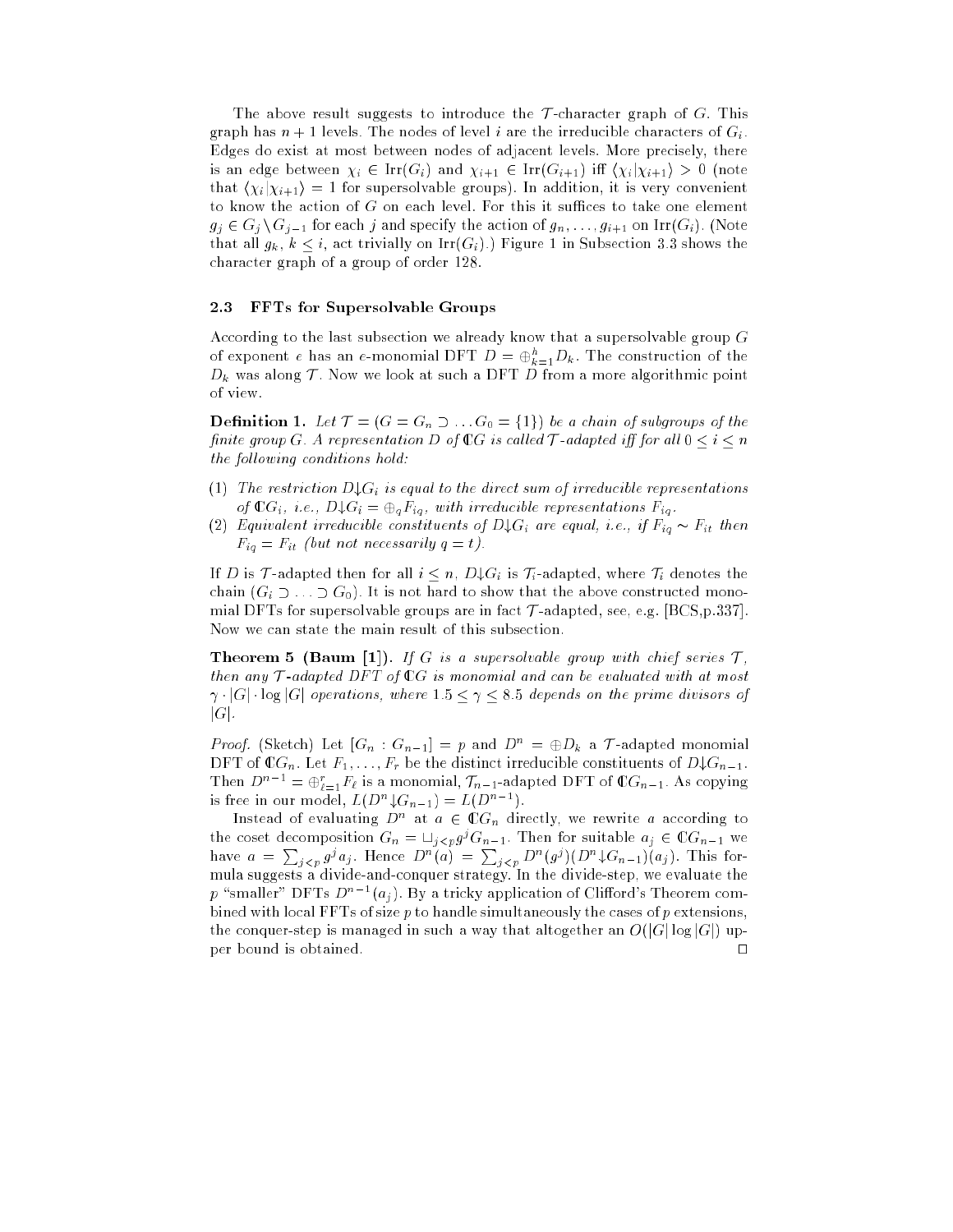According to Theorem 4 and Theorem 5, a 7-adapted DFT  $D = \oplus_{k=1}^{\infty} D_k$ of  $\mathbb{C}G$  is essentially unique. In the sequel, we sometimes write Irrep $(G, \mathcal{T}) =$  $\{D_1, \ldots, D_h\}$  and similarly Irrep $(G_i, \mathcal{T}_i)$ .

# 3 Efficient Construction of monomial DFTs

In this section we give a summary of the algorithm in [3] which constructs a monomial DFT of a supersolvable group  $G$  given by a pc-presentation with  $O(|G|\log|G|)$  operations. One can even show, that the running time is essentially proportional to the output length. For a detailed description and analysis of this algorithm we refer to [3].

#### 3.1 PC-Presentations 3.1

Let G be a supersolvable group with chief series  $\mathcal T$  as above. For  $1 \leq i \leq n$  let give an element in Gi not in Gi $_{i=1}$ . With respect to (g1; : : : ; gn) each element  $\mathcal{A}$   $\mathcal{L}$  can be expressed unity and in normal form  $\mathcal{L}$ 

$$
g = g_n^{e_n} \cdot g_{n-1}^{e_{n-1}} \cdot \ldots \cdot g_1^{e_1} \quad (0 \le e_i < p_i).
$$

The multiplication in  $G$  is completely described, if the normal forms of all powers  $g_i^{\epsilon^*}$  and all commutators  $[g_i,g_j]:=g_i^{-*}g_j^{-*}g_ig_j$  are known. More formally, every supersolvable group has a power-commutator presentation (pc-presentation) of the form

$$
G = \langle g_1, \ldots, g_n \mid g_i^{p_i} = u_i \ (1 \leq i \leq n), [g_i, g_j] = w_{ij} \ (1 \leq i < j \leq n) \rangle,
$$

with primes  $p$  , as well as well as will give  $p$  and  $p$  and  $p$  and  $p$  all given in normalize form. Moreover, we require the presentation to be consistent, i.e., that every word in the generators has a unique normal form. Consistent pc-presentations of this kind exactly describe the class of supersolvable groups.

With respect to such a pc-presentation, an irreducible representation of the group Gi is fully described by the representing matrices of the generators  $g_i, \ldots, g_1$ .

As an example, we give a consistent pc-presentation of a supersolvable group with 128 elements denoted by  $G_{128}$ . In the presentation, trivial commutator relations are omitted.

$$
G_{128} = \langle g_7, g_6, g_5, g_4, g_3, g_2, g_1 | g_1^2 = g_2^2 = g_4^2 = g_5^2 = g_6^2 = 1, g_3^2 = g_1, g_7^2 = g_4,
$$
  
\n
$$
[g_2, g_6] = [g_2, g_7] = [g_3, g_4] = [g_3, g_5] = [g_3, g_6] = g_1, [g_3, g_7] = g_2,
$$
  
\n
$$
[g_4, g_5] = g_2 \cdot g_1, [g_4, g_6] = g_3 \cdot g_1, [g_5, g_7] = g_3, [g_6, g_7] = g_5 \rangle
$$

#### 3.2 The Algorithm

Before describing the algorithm, we want to mention the following important points. First, the pc-presentation of  $G$  already contains all the information on the group needed in the algorithm, so no group operations are required at all.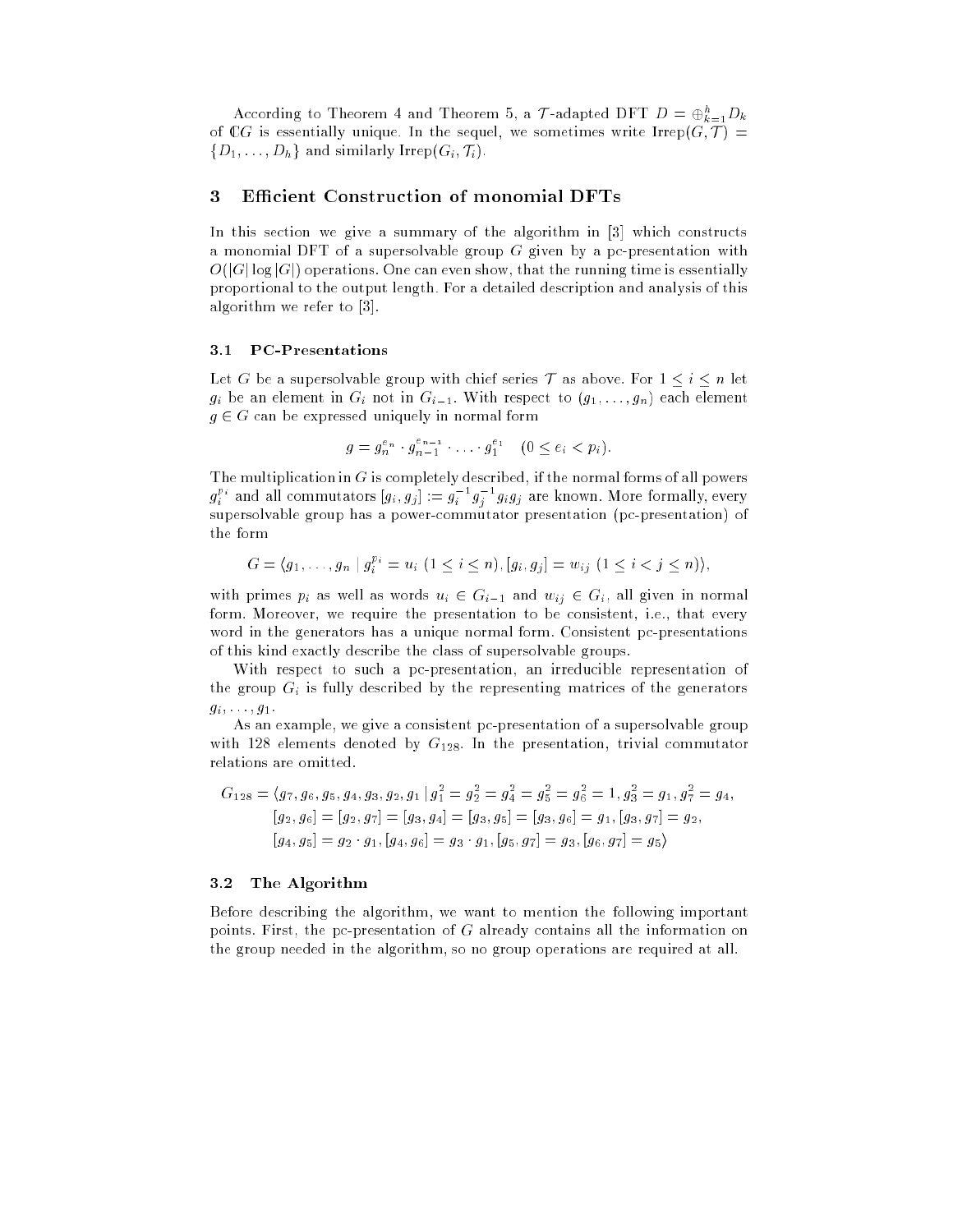Second, even though the irreducible representations are computed over C, it turns out that the algorithm uses just integer arithmetic. Hence, we never run into numerical problems! More precisely, all matrices to be processed by the algorithm are e-monomial and all matrix manipulations are multiplications. Therefore, we can compute in the additive group  $\mathbb{Z}_e$ , which is isomorphic to the group of eth roots of unity in C. (One can show that the algorithm works over any field  $K$  containing such a primitive eth root of unity, but, for simplicity, we just consider the case  $K = \mathbb{C}$ .)

The central idea of the algorithm is based on Clifford's Theorem. In our notation it says that given an irreducible representation F of  $\mathbb{C}G_{i-1}$ ,  $0 < i \leq n$ , then there are two cases:

- Case 1. <sup>F</sup> extends to pi = [Gi : Gi1] pairwise inequivalent irreducible representations of CGi of the same degree deg(F ).
- Case 2. The induction of <sup>F</sup> is an irreducible representation of CGi of degree pi = 0.1 = 1.

Furthermore, up to equivalence all irreducible representations of CGi can be obtained this way. This allows us to construct the irreducible representations of  $\mathbb{C}G$  iteratively in a bottom-up fashion along the chief series  $\mathcal{T}$ . However, constructing an arbitrary DFT is not what we want. We are interested in the construction of a very special set of irreducible representations - namely representations resulting in e-monomial matrices when evaluated at group elements. Suppose, we already have constructed a full set of nonequivalent irreducible emonomial representations of  $\mathbb{C}G_{i-1}$  denoted by  $\mathcal F$ . In order to construct an emonomial D 2 Irrep(Gi) /// i i from a given e-monomial D 2 F of level  $i = 1$ , we need to know the relation between the conjugate representation  $F^{(j)}$ and the corresponding  $F~\in~{\cal F}$  with  $F^{~\!}~\simeq~F$  . That is the reason, why the intertwining spaces  $\text{Int}(F^{(s)}, F)$  come into play. It turns out that all intertwining matrices in Int(F  $^{s}$  , F ) are scalar multiples of an e-monomial matrix. In a second phase, the algorithm computes such intertwining matrices. To cut a long story short, we now give a summary of the algorithm. At level  $i$  the algorithm takes the following input:

**Phase 1.**  $\mathcal{F} = \text{Irrep}(G_{i-1}, \mathcal{T}_{i-1}),$  i.e., a full set of nonequivalent irreducible emonomial representations of  $\mathbb{C}G_{i-1}$  such that  $\bigoplus_{F\in\mathcal{F}}F$  is  $\mathcal{T}_{i-1}$ -adapted.

**Phase 2.** For every  $i - 1 \leq j \leq n$  a permutation  $\pi_i$  of F such that  $F^{(g)} \sim \pi_i F$ for all  $F \in \mathcal{F}$  as well as e-monomial matrices  $A_iF \in \text{Int}(F^{(i)}, \pi_iF)$ ,  $F \in \mathcal{F}$ .

The following output is computed:

- Phase 1. <sup>D</sup> = Irrep(Gi ; Ti), i.e., a full set of nonequivalent irreducible e-monomial representations of  $\mathbb{C}G_i$  such that  $\bigoplus_{D\in\mathcal{D}}D$  is  $\mathcal{T}_i$ -adapted.
- **Phase 2.** For every  $i \leq j \leq n$  a permutation  $\tau_i$  of D such that  $D^{sj} \approx \tau_i D$  for all  $D \in \mathcal{D}$  as well as e-monomial matrices  $Y_{iD} \in \text{Int}(D^{s_{1}}, T_{i}D)$ ,  $D \in \mathcal{D}$ .

Note that the input of level 0 is trivial, all intertwining matrices being set to 1. Level  $i$  of the algorithm consists of two phases.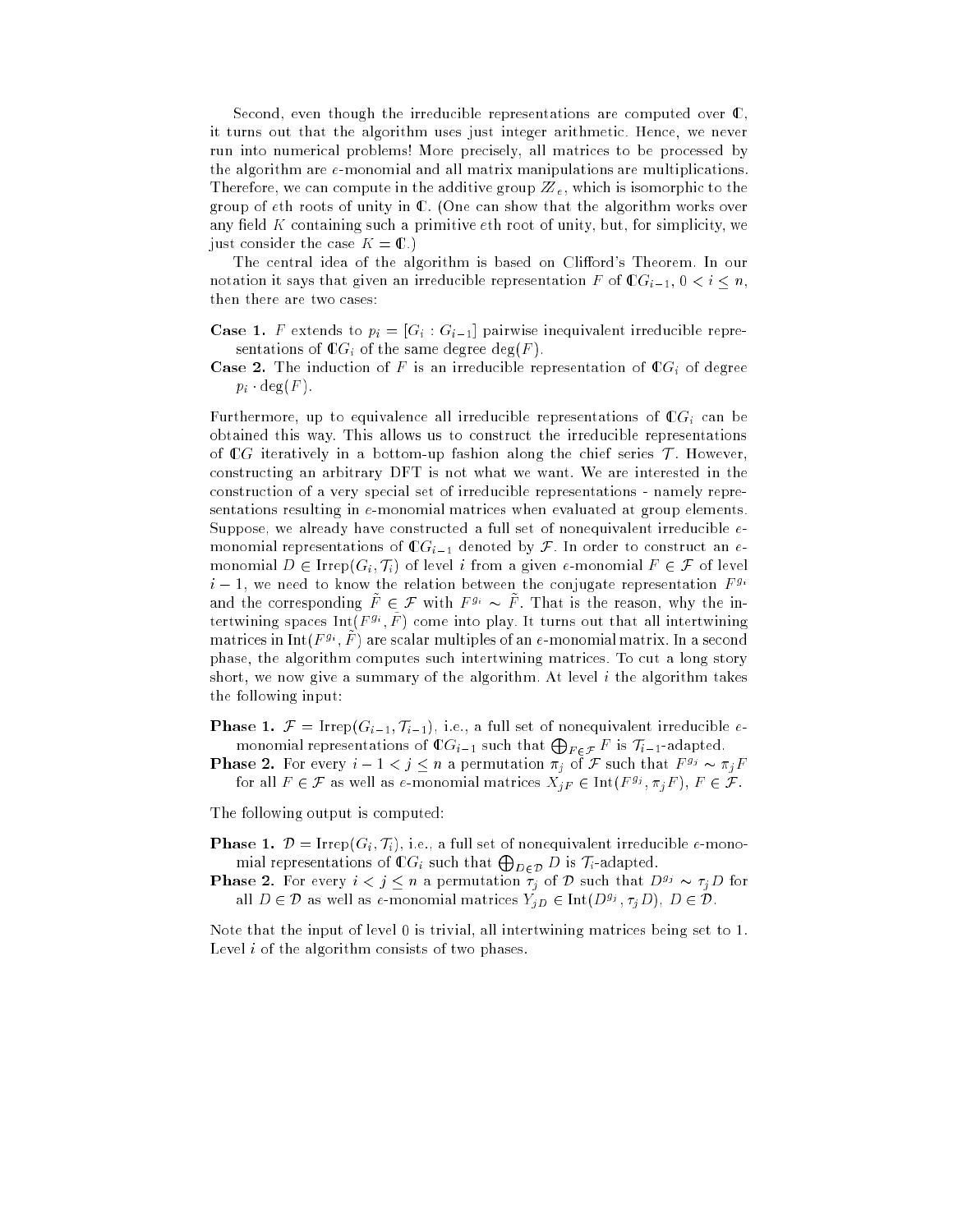**Phase 1 (Computation of D).** Consider  $F \in \mathcal{F}$  and its  $g_i$ -conjugate representation  $F^{g_i}$ .

**Case 1.**  $F \sim F^{g_i}$ , i.e.,  $\pi_i F = F$ . Then, by Clifford's Theorem, there are exactly p := pi pairwise nonequivalent irreducible extensions  $\sim$  0; : : : ;  $\sim$   $p-1$  or  $\sim$  .  $\sim$   $\sim$   $\omega$   $_{\ell}$ satisfying  $D_k = \chi^+ \otimes D_0$ , where  $\chi^-, \chi^-, \ldots, \chi^{r-1}$  are the irreducible characters of the cyclic group  $G_i/G_{i-1}$ . Since  $D_k \downarrow G_{i-1} = F, k = 1, \ldots, p - 1$ , in this step only the  $D_k(q_i)$  have to be computed. One can show that  $D_k(q_i) \in \mathrm{Int}(F^{(g)},F)$ and  $c^{\nu} X_{iF}^{\tau} = F(g_i^{\tau})$  with a constant  $c \in \mathbb{C}^{\tau}$ . The last equation has  $p$  distinct solutions  $c_0, \ldots, c_{p-1} \in \mathbb{C}^*$ , which can be proven to be even eth roots of unity. Thus the desired e-monomial matrices Dk (gi), 0 k < p, just dier by a factor, which is a power of a pitch root of unity, and are given by  $\equiv$  ck(gi) := ck+Fi.

**Case 2.**  $F \notin F^{g_i}$ , i.e.,  $\pi_i F \neq F$ . Again, by Clifford's Theorem, the induced representation  $F \uparrow G_i$  is irreducible and  $(F \uparrow G_i) \downarrow G_{i-1} = \bigoplus_{k=0}^{p-1} F^{g_i^k}$ . As  $F^{g_i} \sim \pi_i^k F$ , we know the existence of a unique irreducible representation D of  $\mathbb{C}G$ , sucht that  $D \downarrow G_{i-1} = \bigoplus_{k=0}^{p-1} \pi_i^k F$ . This  $\mathcal{T}_i$ -adapted representation is now to be computed . We also be computed in  $\mathcal{L}(\mathcal{J}_1)$  ; : :  $\mathcal{J}_2$   $\mathcal{L}(\mathcal{J}_2)$  from level in  $\mathcal{L}(\mathcal{J}_1)$ remains to specify  $D(g_i)$ . Here, the intertwining spaces constructed in level  $i-1$ are to be used. If  $\alpha \in \mathbb{Z}$  is  $\pi_i^*$  if  $F$  if  $\alpha \in \mathbb{Z}$  if  $\pi_i^*$  , then

$$
D(g_i) = \begin{bmatrix} X_1 X_0^{-1} & & & & Z \\ X_2 X_1^{-1} & & & \\ & \ddots & & \\ & & X_{p-1} X_{p-2}^{-1} \end{bmatrix}
$$

where  $Z := X_0 F(g_i^r) X_{p-1}$ , as shown in [3].

By these two constructions, all irreducible representations of Gi up to isomorphism are obtained, and Phase 1 is complete. In addition, during the construction in Phase 1 a bipartite graph is built up in which  $F \in \mathcal{F}$  and  $D \in \mathcal{D}$  are linked if and only if F is a constituent of  $D \downarrow G_{i-1}$ . This "traceback" information is needed in the next phase. Furthermore, this information, collected over all levels i = 1; : : : ; n, is nothing else but the <sup>T</sup> -character graph of the group G.

Phase 2 (Computation of j and YjD). Let <sup>F</sup> 2 F and i < j n. We have to consider the same two cases as in Phase 1.

**Case 1.**  $\pi_i F = F$ . In Phase 1, the p extensions  $D_0, \ldots, D_{p-1}$  have been comput is an extension of  $\mathbb{R}^n$  is an extension of  $\mathbb{R}^n$  , one can show that  $\mathbb{R}^n$  must be an extension of  $\pi_j F$ . Let  $\Delta_0, \ldots, \Delta_{p-1}$  be the extension of  $\pi_j F$ . Then it can be shown that  $Y_{jD_k} := X_{jF}$  must be set for all k and  $\tau_j({D_0, \ldots, D_{p-1}}) = {\Delta_0, \ldots, \Delta_{p-1}}.$ Using  $Y_{jD_k}$  one can determine  $\tau_j$  as is explained in [3].

 $\mathcal{L} = \mathcal{L} = \{ \mathcal{L} = \{ \mathcal{L} = \mathcal{L} \mid \mathcal{L} = \mathcal{L} \}$  (since it is called the interesting) determined, since it equals the unique  $\Delta \in \mathcal{D}$  such that  $\Delta \downarrow G_{i-1}$  contains  $\pi_j F$  (this information is encoded in the bipartite graph built up in Phase 1). We don't want to discuss here the construction of  $Y_{j,D}$ , which is a bit delicate, but refer to [3].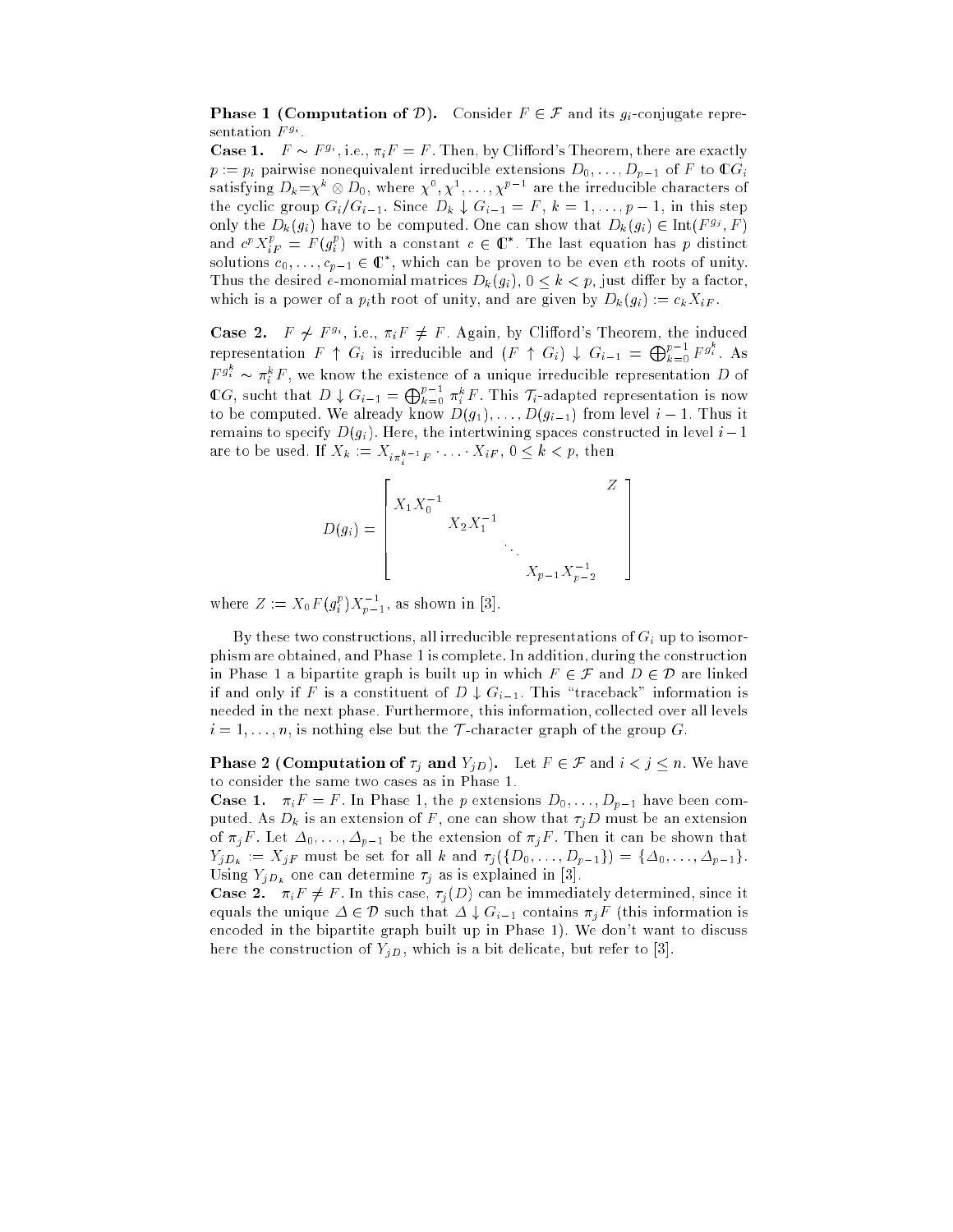# 3.3 An Example:  $G_{128}$

Figure 1 shows the character graph of the group  $G_{128}$  given by its pc-presentation in Subsection 3.1. Each node represents an irreducible character and its corresponding irreducible representation. The numbers on the left hand side indicate the levels and the numbers on the top are the degrees of the corresponding reprentations of the top level. To illustrate the above algorithm, we describe the construction of the irreducible representation of level 7, denoted by D, corresponding to the circled node in Figure 1.



Fig. 1. Character graph of  $G_{128}$ .

The representation  $D$  is induced, let's say by the representation  $F$  of level 6, and is constructed in Phase 1 Case 2 of the algorithm. Suppose the algorithm has already constructed all data up to level  $6$  including  $F$  and the intertwining matrix  $X_{7F}$ . Since  $p = p_7 = 2$ , we have  $D \downarrow G_6 = F \oplus \pi_7 F$  and D is known at the generators  $g_1, \ldots, g_6$ . We can compute  $D(g_7)$  by the formula

$$
D(g_7) = \begin{bmatrix} F(g_7^2)X_1^{-1} \end{bmatrix} = \begin{bmatrix} F(g_4)X_7^{-1} \end{bmatrix} = \begin{bmatrix} 1 & 1 \\ 1 & 1 \end{bmatrix},
$$

where  $\alpha$  and sthe and states are distributed to exponent of G128. Here we we have used that  $\mathcal{X}_0$  is always the identity,  $\mathcal{X}_1$  =  $\mathcal{X}_1$  is in our specific example also the identity matrix of dimension 2.  $F(g_7^2) = F(g_4) =$  $\omega^*$  |  $\omega$ computed using the power-relation  $g_7 = g_4$  of the pc-presentation.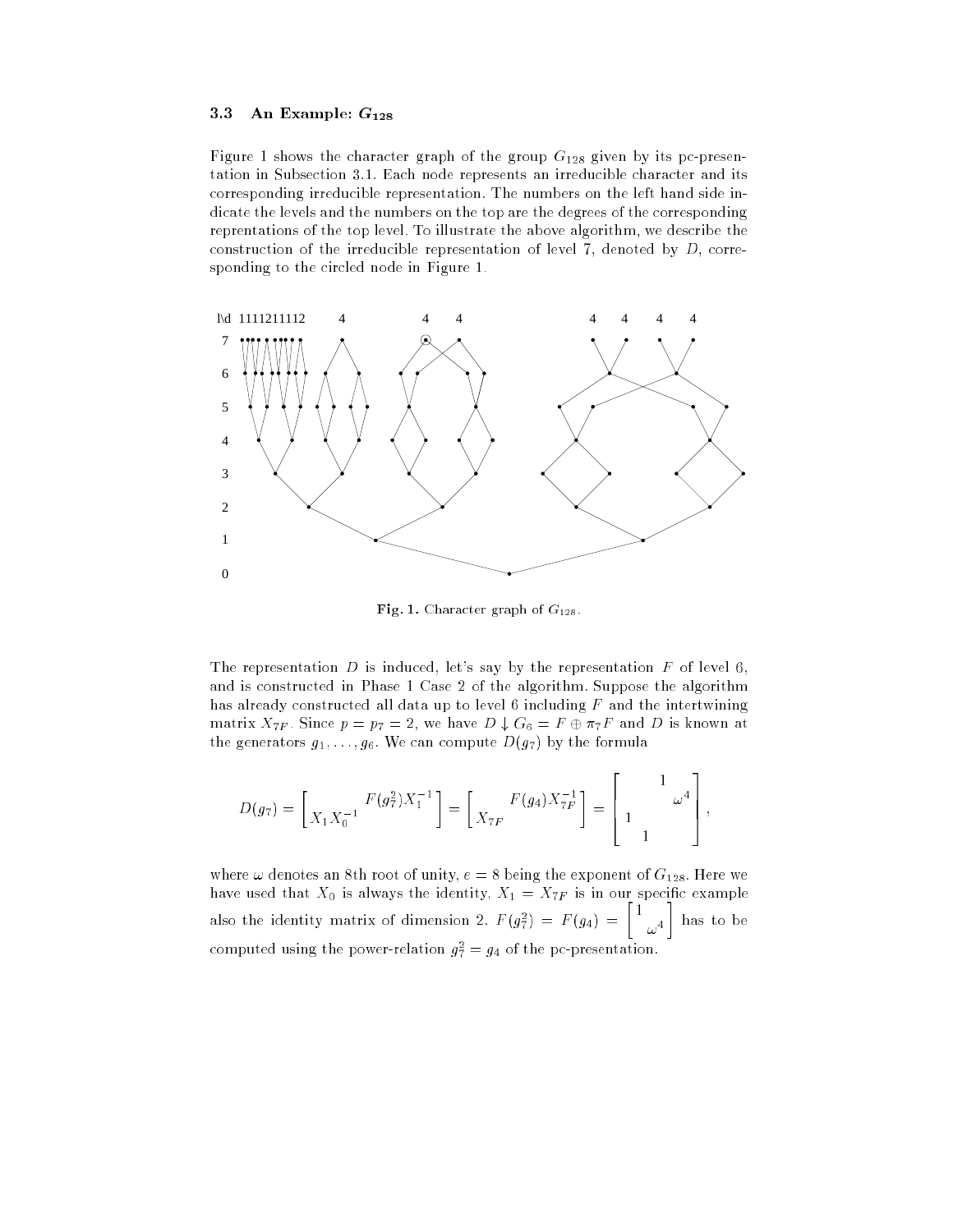#### 3.4 Implementation

The presented algorithm has been implemented in the programming language C. The tests were run on an Intel Pentium II with 300 MHz. As we have mentioned previously, no field arithmetic is needed but only computations in the additve group  $\mathbb{Z}_e$ . For simplicity, we have assumed e to be known, even though one can show that this is not necessary.

The efficiency of the implementation is based on the fact, that  $e$ -monomial matrices of size N can be multiplied or inverted with only N operations in  $\mathbb{Z}_e$ . Since any e-monomial matrix  $M \in \mathbb{C}^{+\infty}$  can be written in the form

$$
M = \pi \text{diag}(\omega^{a_1}, \dots, \omega^{a_n})
$$

with a permutation  $\pi \in \mathcal{S}_N$  and non-zero coefficients  $\omega^{-1}, \ldots, \omega^{-n}$ , just the ziv  $\mathbf{r}_1$  ,  $\mathbf{r}_2$  ,  $\mathbf{r}_3$  ,  $\mathbf{r}_4$  ,  $\mathbf{r}_5$  and  $\mathbf{r}_1$  ,  $\mathbf{r}_1$  and  $\mathbf{r}_2$  and  $\mathbf{r}_3$  and  $\mathbf{r}_4$  and  $\mathbf{r}_5$  and  $\mathbf{r}_6$  and  $\mathbf{r}_7$  and  $\mathbf{r}_8$  and  $\mathbf{r}_9$  and  $\mathbf{r}_9$  and  $\mathbf{r}_$ G and any  $r \in \mathbb{N}$  define  $d^r(G) := \sum_{k=1}^n d_k^r$ , where h denotes the number of conjugacy classes of G and  $d_1, \ldots, d_h$  the degrees of the irreducible characters of G. One easily checks, that the running time to write out the result of the algorithm, i.e., all matrices  $\alpha$  ,  $\alpha$  (dist,  $\alpha$  ),  $\alpha$  ,  $\alpha$  ,  $\alpha$  ,  $\alpha$  ,  $\alpha$  ,  $\alpha$  ,  $\alpha$  ,  $\alpha$ number of conjugacy classes of  $G_i)$ ,  $1 \leq l \leq i,$  is proportional to  $\sum_{i=1}^n i \cdot d^1(G_i),$ which is bounded from above by  $\sum_{i=1}^{n} \log(|G_i|) \cdot d^1(G_i)$ .

One can show that the number of operations of the algorithm is of this magnitude  $O(\sum_{i=1}^n \log(|G_i|) \cdot d^1(G_i))$  with a moderate constant  $\leq 20$ . In this sense the algorithm is nearly optimal. The following table shows the running times for some small supersolvable groups to construct all the matrices  $D_{i,k}(g_i)$ as above. Here  $|G|$  is the order of G, h the number of conjugacy classes of G, o.l. the output length of the algorithm (i.e.,  $\sum_{i=1}^n \log(|G_i|) \cdot d^1(G_i)$ ), r.t. the running time in milliseconds and r.t./o.l. the quotient of the last two quantities. The groups in the first three examples are direct products of the symmetric group  $S_3$ , the group in the forth example is  $G_{128}$  from subsection 3.3 and the last example is concerned with a Sylow 2-subgroup of the symmetric group  $S_{16}$ .

| IG                      | G                |      |                 | $h$ o.l. $\mathbf{r}$ .t. $(m\mathbf{s})\mathbf{r}$ .t $\sqrt{\text{o.l.}}$ |            |
|-------------------------|------------------|------|-----------------|-----------------------------------------------------------------------------|------------|
| $(S_3)^5$               |                  |      | 7776 243 13235  |                                                                             | 266 0.020  |
| $(S_3)^6$               |                  |      | 46656 729 63528 |                                                                             | 1125 0.018 |
| $(S_3)^7$               | 2799362187296464 |      |                 |                                                                             | 4250 0.014 |
| $G_{128}$               | <b>128</b>       | -401 | - 280           | 151                                                                         | 0.054      |
| $ {\rm Syl}_2(S_{16}) $ |                  |      | 32768 230 30960 | 2156                                                                        | 0.069      |

Of course, the first three groups are of a very simple nature. However, the running time of the algorithm does not essentially depend on the complexity of the pc-presentation, but mainly on the number and degrees of the irreducible representations constituting the DFT. This is verified by the more complex example  $\text{Syl}_2(S_{16})$ . Therefore, the actual running times for constructing a monomial DFT of  $\mathbb{C}G$  reflect very well the theoretical result concerning the output length.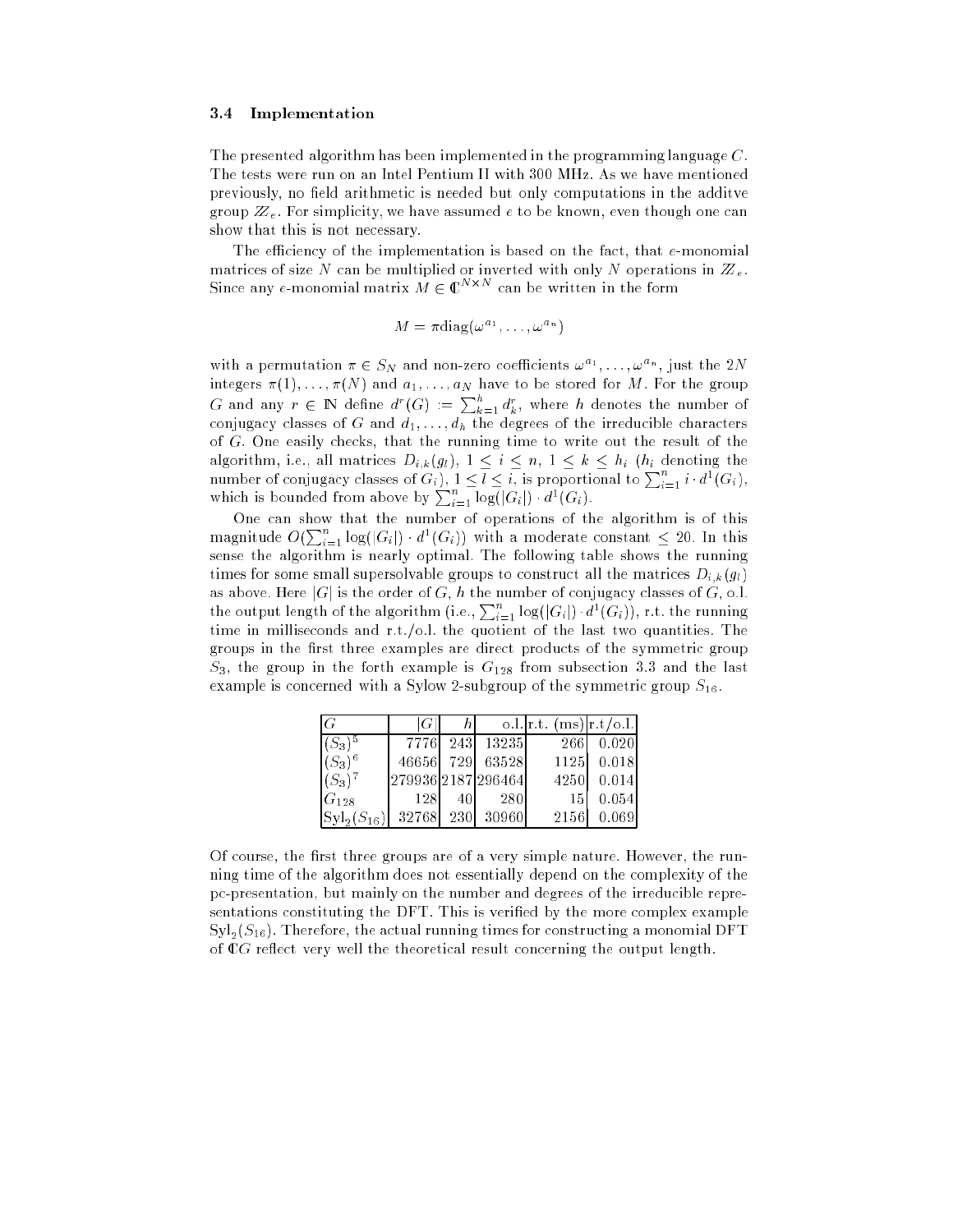# <sup>4</sup> Applications

# 4.1 Related Work

The fast DFT-generation algorithm has been used as a subroutine to solve other computational problems. Thummel [12] has designed an algorithm that computes from a pc-presentation of a finite p-group G in time  $O(p \cdot h \cdot |G|)$  its h conjugacy classes as well as the character table. Omrani and Shokrollahi [8] have combined the fast DFT-generation algorithm with Galois theory to construct a full set of irreducible representations of a supersolvable group  $G$  over a finite field  $K$ , char K  $\sqrt{|G|}$ , which is not assumed to contain a primitive eth root of unity.

### 4.2 Fast Convolution

FFT-algorithms allow a fast convolution in the group algebra  $\mathbb{C}G$  along the formula:  $a \cdot b = D^{-1}(D(a) \cdot D(b))$  , for  $a \cdot b \in \mathbb{U}(x)$  . (In ote that the linear complexities of a DFT  $D$  and its inverse do not differ substantially, for  $|L(D)-L(D^{-\tau})|\leq |G|$ , see [2].) Let  $D = \biguplus_{k=1}^{\infty} D_k$  be a DFT of UG and  $a_k$  the degree of  $D_k$ . Then the convolution in CG can be performed with at most  $2L(D) + L(D^{-1}) + 2\sum_{k=1}^{n} d_k^3$ arithmetic operations. Thus if D, and hence  $D^{-1}$ , allows a fast Fourier transform, and <sup>d</sup> := maxk dk, then convolution can be done in time O(jGj log jGj <sup>+</sup> djGj). As  $1 \leq a \leq |G|^{-\tau}$ , this constitutes a substantial improvement over the naive convolution algorithm, which performs this task in time quadratic in the order of G. Even in a very special case, a variant of this FFT-based fast convolution in CG might shed new light onto a classical problem in computational group theory. A sketch of this will be the last topic of this paper.

### 4.3 DFT-based Collection

As already mentioned, every element <sup>a</sup> in a pc-presented supersolvable group <sup>G</sup> can be expressed as a normal word:  $a = g^{\alpha} := g_n^{\alpha} \cdot g_{n-1}^{-\alpha} \cdot \ldots \cdot g_1^{\alpha}$ . The normal form problem is to compute on input  $(\alpha, \beta)$  the unique  $\gamma$  with  $q^{\alpha} - q^{\beta} = q^{\gamma}$ . Classical techniques for solving this problem involve various kinds of collection processes (see, e.g., [10]) or Hall polynomials combined with interpolation techniques (see, e.g., [11]). To the best of our knowledge, there is no strategy that is always superior to all other strategies.

As an alternative to classical collection strategies we propose DFT-based normalization. To simplify our notation, we start with a pc-presented p-group  $G$  with corresponding chief series  $T = \{G_n\}$   $\Rightarrow$   $T \cap \bigcup_{n \in \mathbb{N}} G_n$  and complete motor Irrep( $G_i$ ,  $\mathcal{T}_i$ ) of  $\mathcal{T}_i$ -adapted e-monomial irreducible representations of  $\mathbb{C}G_i$ .  $D_{i,0}$ always denotes the trivial representation of CGi , Dixitizing a non-trivial extension of  $\mathcal{L}$ sion of  $D_{i-1,0}$  satisfying  $D_{i,1}(g_i) = \zeta$ , where  $\zeta$  is a primitive p-th root of unity. On input  $(\alpha, \beta)$ , the algorithm proceeds in *n* steps (*n* downto 1) to compute  $\gamma$ . After Step  $i + 1$ , the numbers  $\gamma_n, \ldots, \gamma_{i+1}$  are known. To get  $\gamma_i$  in Step i, we work in  $G/G_{i-1}$  by replacing  $g_i$  by 1, for all  $j < i$ . Consider the word

$$
w_i := g_{i+1}^{-\gamma_{i+1}} \cdots g_n^{-\gamma_n} \cdot g_n^{\alpha_n} \cdots g_i^{\alpha_i} \cdot g_n^{\beta_n} \cdots g_i^{\beta_i}.
$$